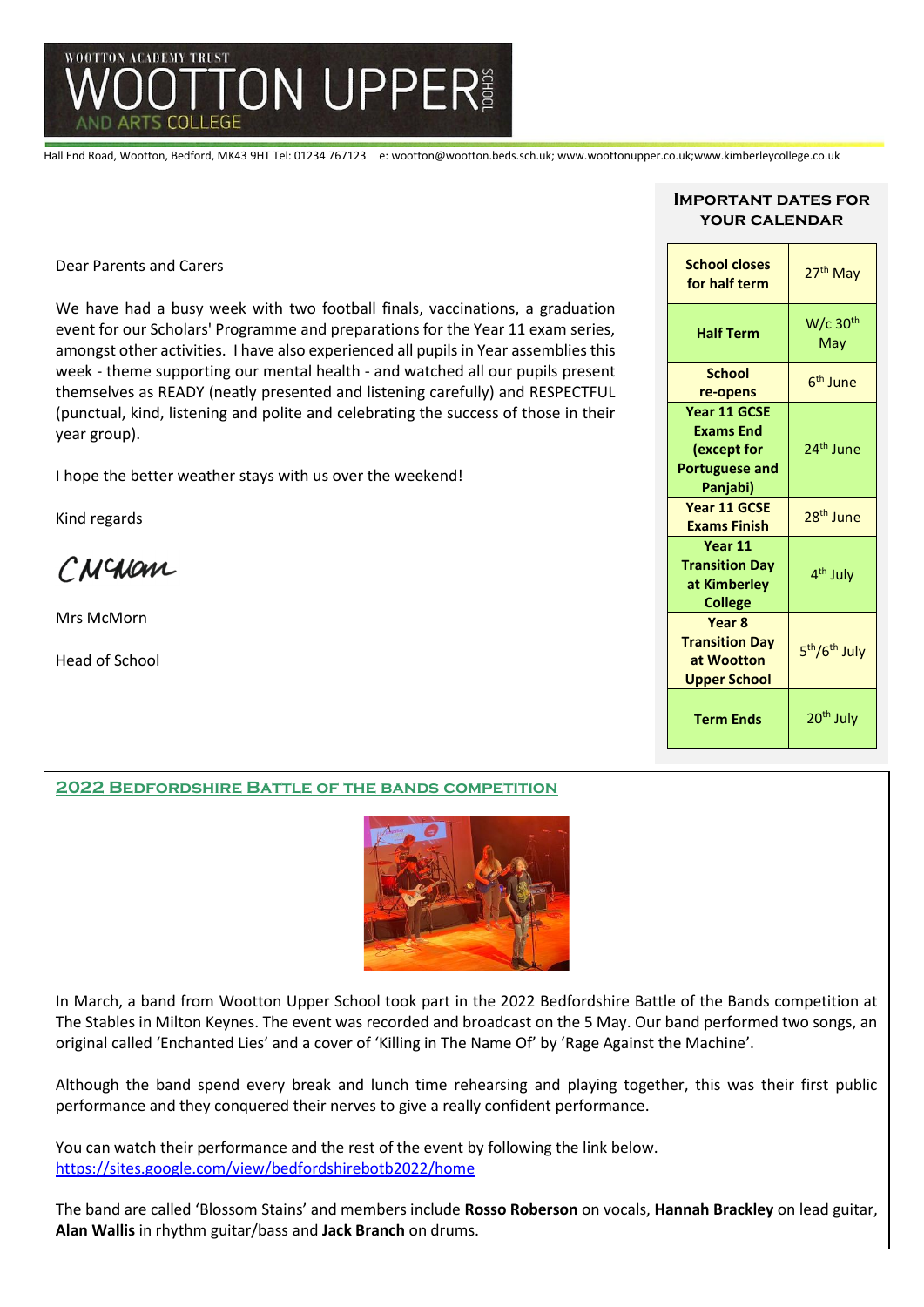# **Year 11 – U16 District League Champions!**



On Wednesday 11 May, in warm sunny conditions the year 11 football team played Wixams in the final of the U16 District League in front of a large vocal crowd supporting both sides. This was actually the first football match between both schools and as a result we knew very little about the opposition. With this in mind, Mr Durcan had the boys primed and ready with their game heads on. After a period of 15 mins where both sides tested the water, we eventually increased the pressure and with a cross into the box **Reece Kennington** was the lucky recipient to tuck it away and give us an early 1-0 lead. This was a lead that we never surrendered, and although we had further chances and an **Albara Elforjani** goal ruled out for off-side, we held on to win 1-0.

The organisers of the league had a big task with Year 11 boys this year given that they had missed two seasons of school football with lockdowns and restrictions. It was so pleasing to see the boys get to the final and win it after the agony of losing on penalties in the County Cup to Sharnbrook.

It was fitting that Mr Durcan returned to take the boys for one final game given that he has coached them all year and the team appreciates his work in developing them into a strong team who can play some very attractive football.

Now the football is finished I wish them all the best in their GCSE's. Mr Graham

# **Year 9 county cup final**



On Wednesday 11 May, the year 9 boys football team played in the final of the county cup. The first half was against a strong wind and, despite conceding an early scrappy goal, the half was even with both team's defences coming out on top. Unfortunately, our keeper took a heavy knock to the head whilst bravely going in for a save which meant he needed to be subbed off. Our striker, **Evan Gilham** took one for the team and stepped up to play in goal which echoed the team's mentality throughout the season of helping each other. The second half meant we had the wind with us and led to the boys taking control of the game which was mainly played in Samuel Whitbread's half. The best chance of the game was when **Orestas Jonaitis** produced skilful play to beat a couple of defenders before shooting just over the bar. The boys continued to create chances but couldn't quite get that equaliser. There were positives all over the pitch and the players did themselves proud this season winning their mini league and reaching the county cup final in their first season. Well done!

Mr McTernan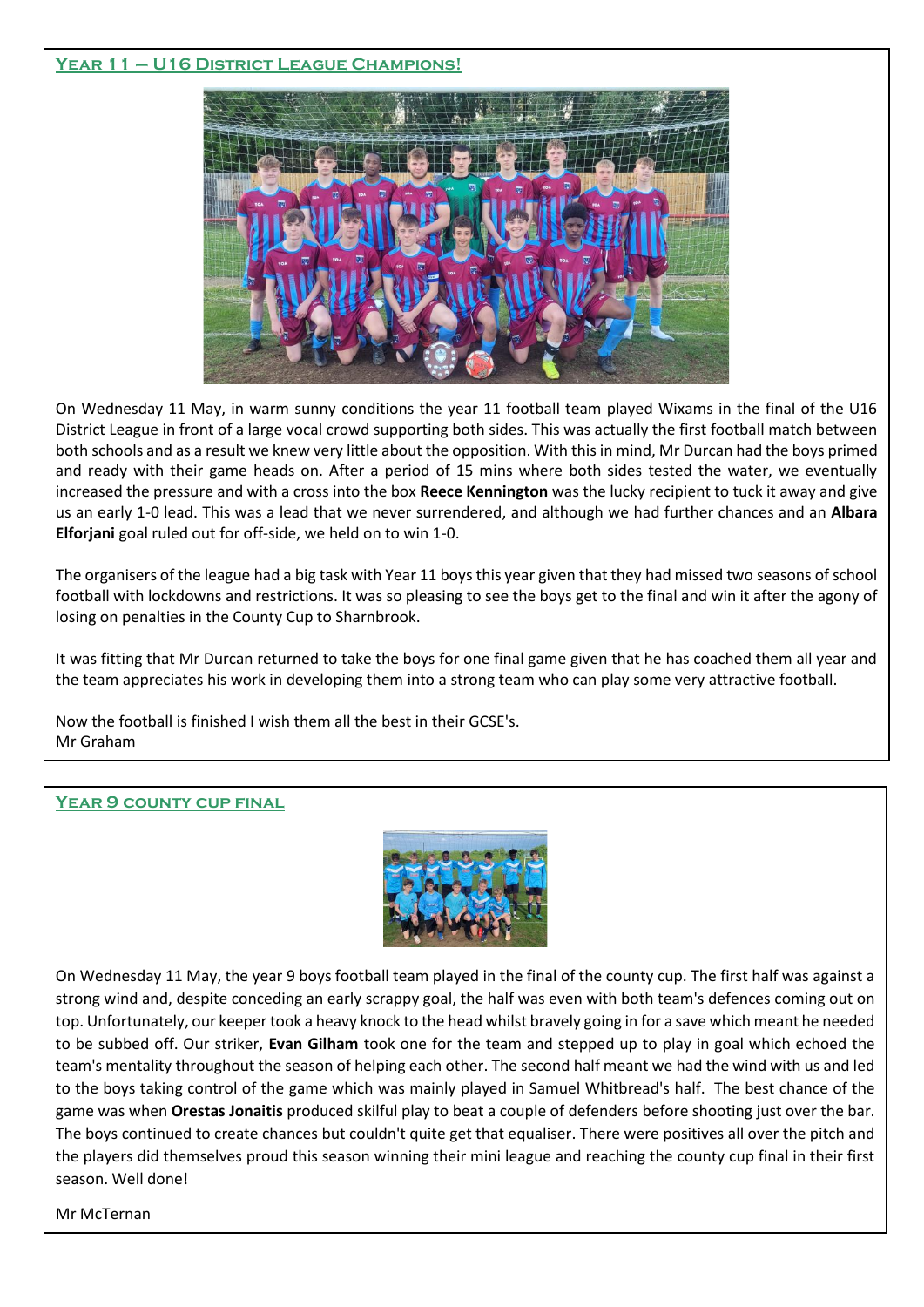# **Year 9 and 10 rounders fixture**



We had our first Rounders fixture of the season on Thursday 12 May away at Goldington academy. The team was a mixture of year 9 and 10 girls who worked together brilliantly for their first game. We batted first and scored 3 rounders, Goldington then managed to get 6 rounders on the score sheet. There was an improvement in the second innings with us scoring 4 rounders to take our total to 7, however Goldington managed to score another 6, so the final score was 7- 12 to Goldington.

A special mention needs to go to **Shelby White** the captain for two amazing catches and 2.5 rounders scored in total.

Mrs Williamson

# .**Apprenticeship academy**

Our Year 11 Apprenticeship Academy has been a great success and we have a number of Year 11 pupils who have either been offered or have applied for Apprenticeship opportunities in the following:

- **Construction**
- **Carpentry**
- Plumbing
- Hairdressing & Beauty
- Car Parts/Sales
- **Mechanics**
- RAF





Well done and congratulation to them!

If you would like any further information on apprenticeships please contact the careers team at [careers@wootton.beds.sch.uk](mailto:careers@wootton.beds.sch.uk)